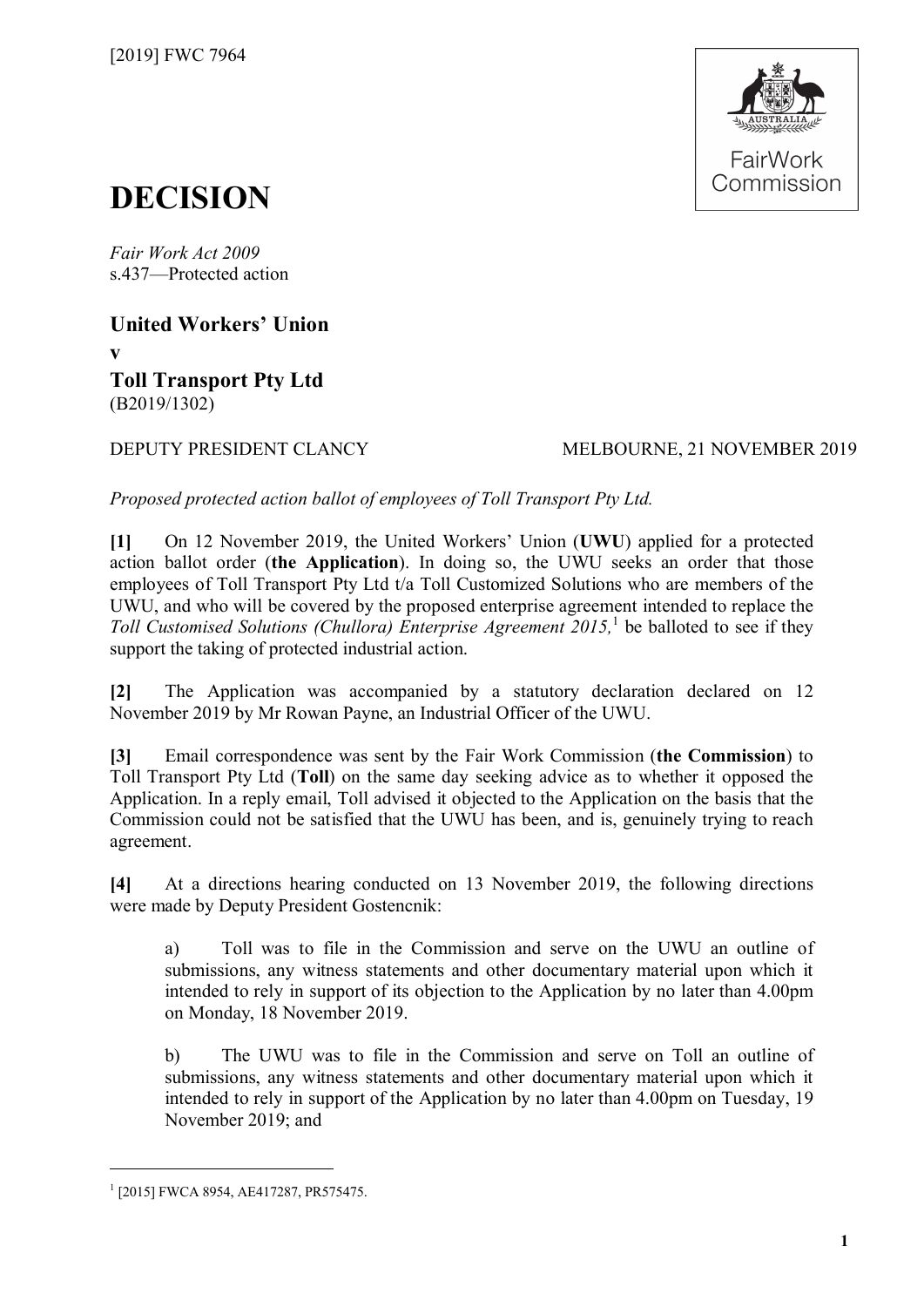c) The matter was listed for hearing at 10:00am on Thursday, 21 November 2019 before me.

#### **UWU's Evidence and Submissions**

**[5]** Mr Jonathon Dixon, an Organiser for the UWU, gave the following evidence:

a) He attended the first bargaining meeting between the parties on 29 October 2019 together with a UWU delegate, Mr Jordan Saric, with Ms Diana Babana and Mr David Gardner attending for Toll;

b) He understood Ms Babana and Mr Gardner to be bargaining representatives for Toll;

c) He went through the union's log of claims and explained the details regarding each claim, asking whether Toll understood each claim and whether it required further details;

d) Two claims are particularly important to the UWU members;

e) The first is a claim for wage increases totalling 8% per annum throughout the life of the new agreement;

f) The second is a claim for a new clause for redundancy and severance arrangements, which provides for an affected employee to have the choice between a transfer to another site proposed by Toll or a severance package in the event of a redundancy;

g) Ms Babana did most of the talking on behalf of Toll and she responded to the first of these claims with words to the effect that the company would not agree to it;

h) In response, he explained that the UWU had achieved an 8% wage rise for employees at Chemist Warehouse distribution centres earlier in 2019 and when Ms Babana replied by saying that those Chemist Warehouse workers had started on a much lower base rate and Toll would not agree to 8%, he was left with the impression that Toll firmly opposed the wages claim;

i) In relation to the second claim, Ms Babana told him that she did not agree with the claim because she did not believe in making an employee redundant if a transfer was available and Toll was in the business of keeping people in jobs;

j) As a result of these responses from Ms Babana, he was left with the impression that these two claims would become the main themes of the negotiations to follow;

k) The UWU's other nine claims are still being pursued and he was expecting a response in relation to them and further discussions;

l) He recalls arranging a follow-up bargaining meeting to continue discussions, which he plans to attend to continue discussions in order to reach an agreement;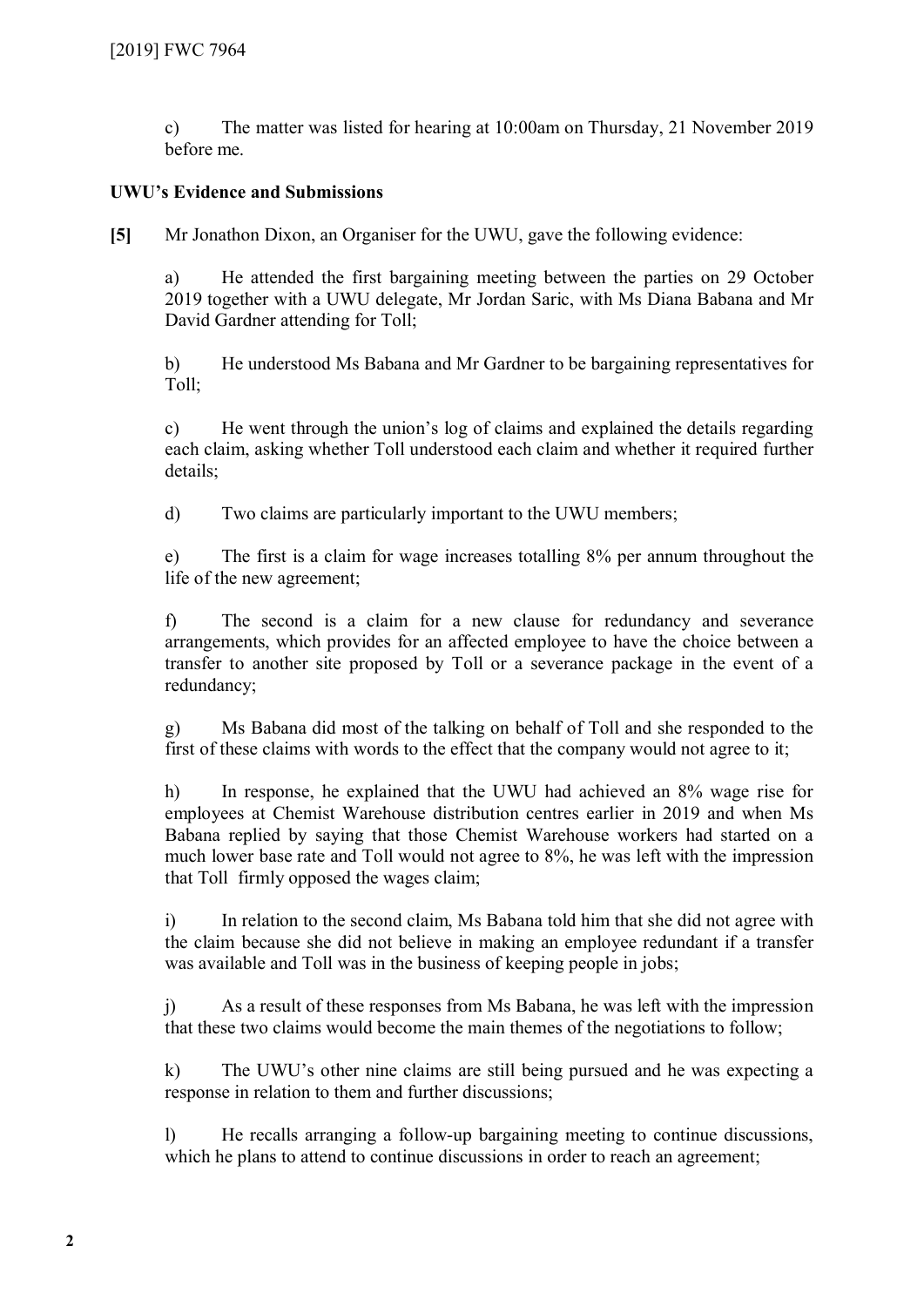m) On 20 November 2019, he requested that the follow-up meeting that was planned for 2.00pm on 21 November 2019 be rescheduled to 2 or 3 December 2019.

**[6]** The UWU submits that whether an applicant is genuinely trying to reach an agreement involves a finding of fact applied by reference to the circumstances of the particular negotiations and the Commission has held that it is not appropriate, nor possible, to establish rigid rules for the required point of negotiations that must be reached.<sup>[2](#page-2-0)</sup> Further, although the Commission has not established a strict criteria for applicants to meet the threshold of s.443(1)(b) the *Fair Work Act 2009* (**the Act**), a normal expectation is the Applicant has clearly articulated the major items it is seeking for inclusion in the agreement, and provided a considered response to any demands made by the other side.<sup>[3](#page-2-1)</sup>

**[7]** The UWU submits Mr Dixon's evidence demonstrates that the UWU clearly articulated each claim and ensured that Toll understood each claim and the evidence of Ms Babana confirms the UWU has provided Toll with a detailed list of its claims, including entire proposed clauses for its consideration.

**[8]** The UWU rejects the assertions of Toll that it has not given Toll an opportunity to respond to its log of claims or make a formal offer, submitting that Mr Dixon's evidence establishes Toll has made a verbal response to the UWU's two main claims in relation to wages and redundancy. Further, it submits that having been provided a copy of its log of claims on 29 October 2019, Toll has had ample time to prepare a formal written response, should it have wished to do so.

**[9]** The UWU rejects any suggestion that Ms Babana was simply offering personal opinions on 29 October 2019. It submits Toll knows what it is doing when it comes to bargaining and has complete control over who it has conducting negotiations. It rejects the submission of Toll that s.176(1)(d) of the Act is significant in the context of the Application.

**[10]** The UWU contends there is no case law proffered to support Toll's notion that it is not genuinely trying to reach agreement on the basis that it has not waited for Toll to make a formal offer before pursuing the Application. It proffers that the making of a formal offer is entirely dependent on the context of particular negotiations. The UWU submits an employer may choose not to make a formal offer until an agreement in principle is reached or alternatively, it may choose to conduct all negotiations verbally, before putting a draft agreement to a vote. As such, the UWU submits, whether or not a 'formal offer' has been, or ever is made, is not determinative of whether an applicant for a PABO is genuinely trying to reach agreement.

**[11]** The UWU submits:

a) It has provided a detailed log of claims to Toll;

b) It has met with Toll's representatives and clearly explained its claims and the changes it seeks in the proposed agreement;

c) Toll has provided a response to two of its significant claims;

 $3$  Ibid.

<span id="page-2-1"></span><span id="page-2-0"></span><sup>2</sup> *Total Marine Services Pty Ltd v Maritime Union of Australia* [2009] FWAFB 368 at [31]-[32].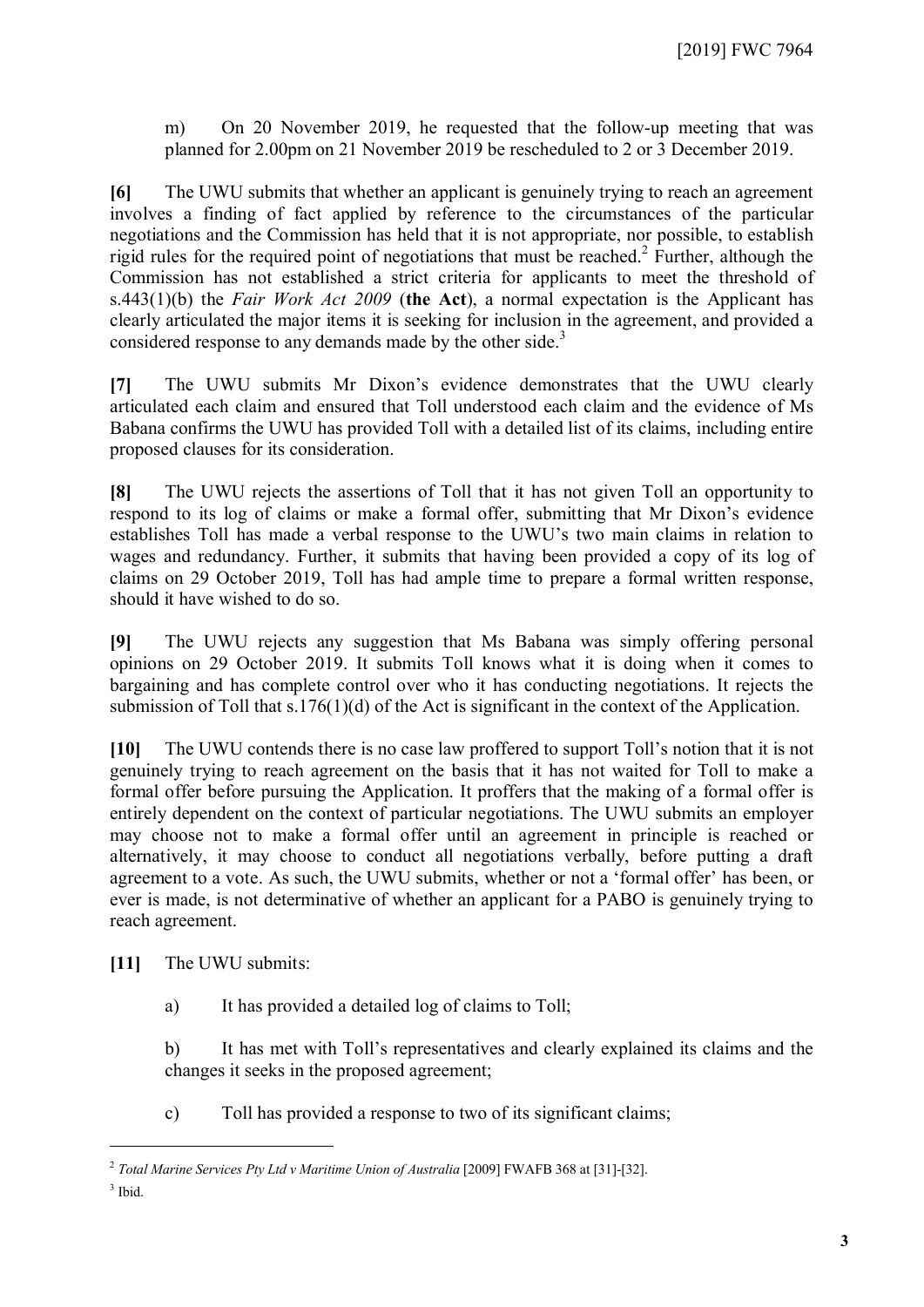d) The UWU has made itself available for further bargaining meetings;

e) The parties have not adopted final positions because "toing and froing" is underway and there is no impasse; and

a) It will continue to engage in negotiations, its position may alter during negotiations and it will consider the response from Toll.

**[12]** Having regard to this context, the UWU submits the Commission ought to be satisfied it has been, and continues to be, genuinely trying to reach agreement with Toll.

### **Toll's Evidence and Submissions**

**[13]** Ms Diana Babana, Senior Manager – Human Resources for Toll, gave the following evidence:

a) On 23 October 2019, she sent an email to Mr Matt Toner of the UWU, to inform him that the Respondent was ready to commence bargaining;

b) Also on 23 October 2019, a notice of employee representational rights was issued to employees to be covered by the proposed enterprise agreement intended to replace the *Toll Customised Solutions (Chullora) Enterprise Agreement 2015* (**2015 Agreement**)*; [4](#page-3-0)*

c) A first bargaining meeting with the UWU was arranged on 25 October 2019. It was to take place at 1.30pm on 29 October 2019;

d) Mr Jonathon Dixon of the UWU emailed her the UWU's log of claims at 8.44am on 29 October 2019 and this was the first time she or anyone directly involved in renegotiating the 2015 Agreement had seen the UWU log of claims;

e) The first bargaining meeting between the parties took place at 1.30pm on 29 October 2019;

f) Mr Dixon went through the UWU's log of claims at this meeting, from which she understood the UWU's wage claim to be for increases of 8% each year;

g) She shared her "personal opinion" in relation to the wage claim, being that she did not think the business would agree. She said that she had said words to the effect of, "that's interesting, I don't think the business will agree" and " I have never seen the business agree to that high an increase", but that she did not say Toll would not agree to the wage claim;

h) In relation to the UWU's claim relating to redundancy, she shared her "personal opinion" in respect to making an employee redundant if a transfer was available. She said she told Mr Dixon that Toll's priority is to keep people in jobs and for this reason, she did not personally agree with voluntary redundancy;

<span id="page-3-0"></span><sup>4</sup> [2015] FWCA 8954, AE417287, PR575475.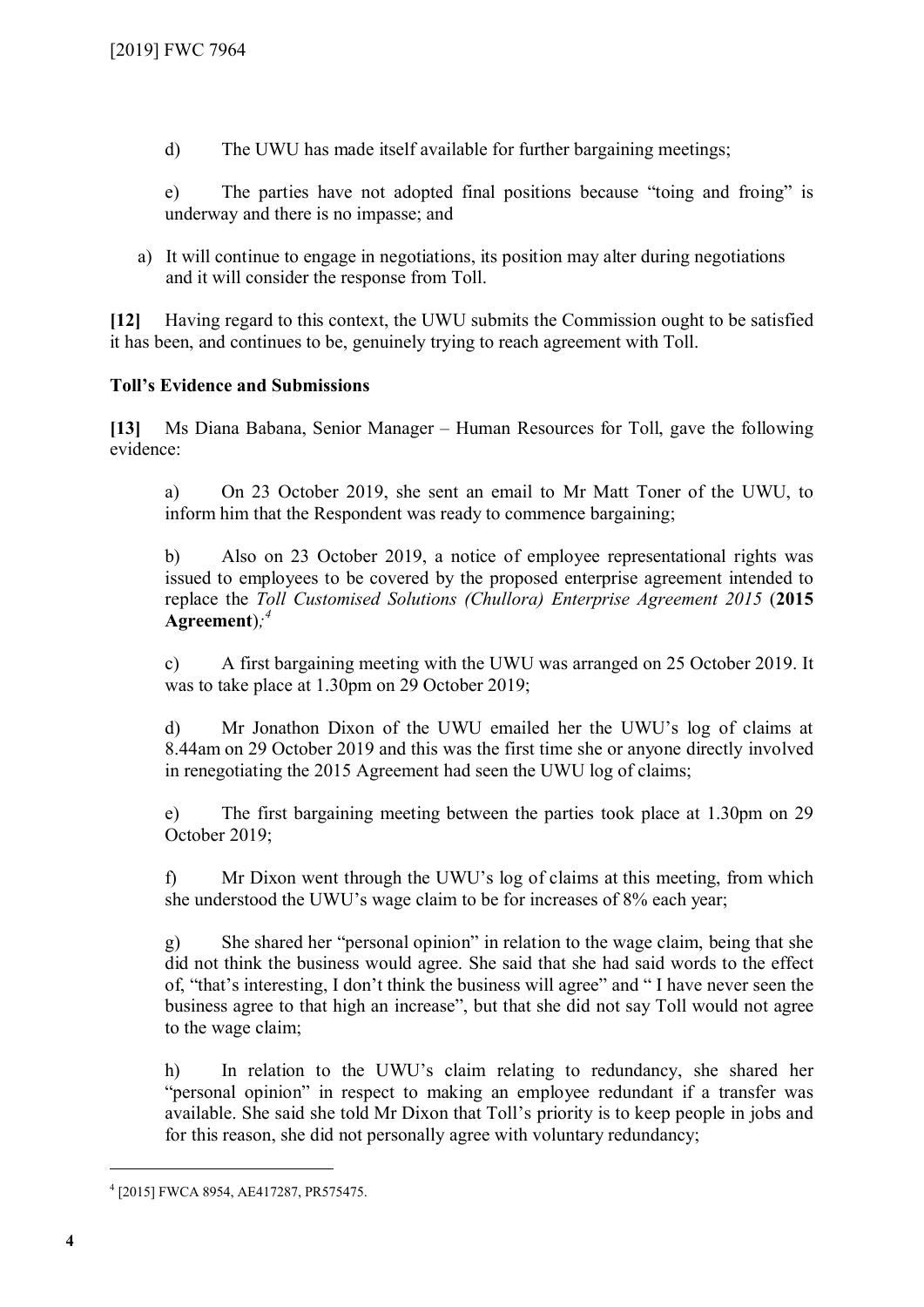i) She advised Mr Dixon that Toll was not in a position to respond as it had only received the log of claims and needed, amongst other things, to seek legal advice from Mrs Fabiana James, Toll's Senior Manager – Employee and Industrial Relations, before responding;

j) She did not provide Mr Dixon with a firm response regarding the UWU claims relating to wages and redundancy, with the only firm response she provided being that they would organise a follow-up meeting;

k) Whilst she is heavily involved in negotiations, she does not have authority to make decisions on behalf of Toll without getting sign-off from senior Toll managers, including Mrs James;

l) Her responses to the wage claim and redundancy claim were personal opinions and she did not have authority to agree or disagree to anything at the meeting on 29 October 2019;

m) On 30 October 2019, the parties agreed to next meet on 7 November 2019 for the second bargaining meeting;

n) On the morning of 7 November 2019, this second meeting was postponed due to Mrs James having to respond to alleged industrial action taken against Toll by a group of its contract carriers at another Toll site. As such, Toll and Mr Dixon agreed to reschedule the second bargaining meeting to 21 November 2019;

o) She received no indication from Mr Dixon that the UWU objected to the new date and believed that he did not have an issue with it;

p) She received the Application on 12 November 2019.

**[14]** Mr David Gardner, Toll's Site Operations Manager at Chullora, gave the following evidence:

a) He is heavily involved in negotiating enterprise agreements for the Chullora site, in that he attends bargaining meetings and is part of the team that makes decisions as to what claims should be agreed to, with ultimate sign-off for an agreement coming from his General Manager;

b) He understood the purpose of the 29 October 2019 meeting was for the UWU to present its log of claims to Toll so that the negotiation process could commence;

c) The 29 October 2019 meeting started with Mr Dixon explaining that he was going to read through the UWU claims and provide explanations as required;

d) Ms Babana did most of the talking for Toll at the 29 October 2019 meeting;

e) When Mr Dixon advised the UWU was proposing an 8% pay increase, Ms Babana said "that's a little high";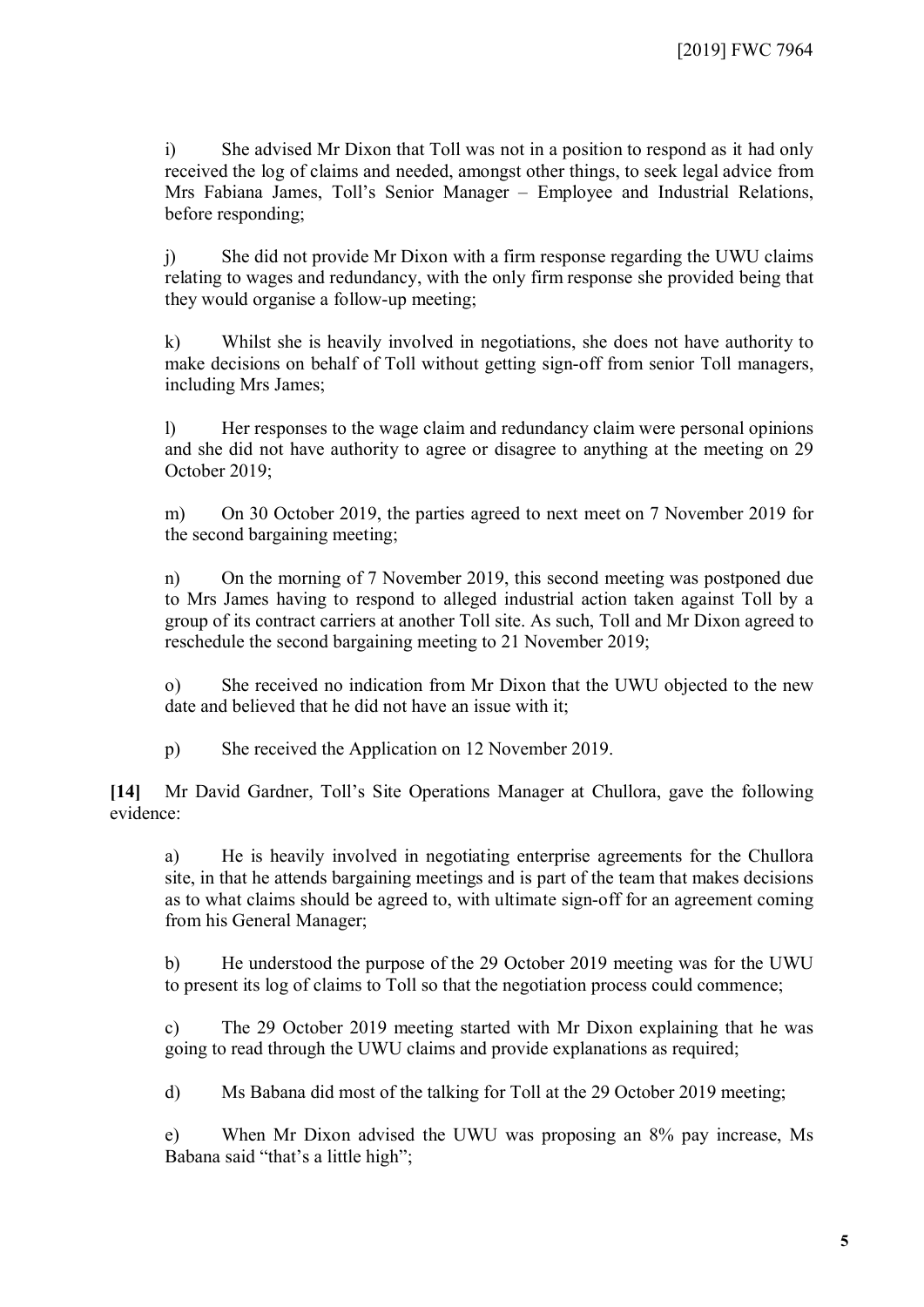f) Mr Dixon and Ms Babana had some discussion regarding the agreement the UWU had reached at Chemist Warehouse before Mr Dixon continued reading through the UWU claims;

g) Ms Babana did not say that Toll did not agree to the wage claim and at no stage did she speak on behalf of Toll, nor did she make any suggestion that she was making direct decisions on behalf of Toll;

h) When the claim regarding redundancy was raised, Ms Babana said that due to Toll's size, it would have the ability to relocate staff if required but in doing so, was not speaking on behalf of the business;

i) At the end of the conversation, Ms Babana said Toll would require another meeting and it was suggested this be at the end of the following week as this would give Toll time to review the claims and draft a response. Mr Dixon said he would be on leave that week;

j) Ms Babana said that she had to talk to Toll's team and come with a counteroffer and that she needed to speak to someone in the business to arrange for them to also come, although he could not recall to whom she was referring. The meeting then finished.

**[15]** Toll submits whether the UWU "has been, and is, genuinely trying to reach an agreement" within the meaning of s.443(1)(b) of Act is a question of fact to be decided by reference to all of the circumstances of the bargaining in question<sup>[5](#page-5-0)</sup> and resolving this question will frequently involve consideration of the extent of progress in negotiations and the steps taken in order to try to reach agreement. [6](#page-5-1) Toll submits that the Commission cannot be satisfied that the UWU has met this mandatory pre-requisite.

**[16]** Toll submits that Ms Babana was not a bargaining representative appointed under s.176(1)(d) of the Act and it was unrealistic to expect Toll to be in a position to respond to the UWU's log of claims at the 29 October 2019 meeting when this had been received by it only five hours earlier.

**[17]** Toll submits the UWU has not, and is not, genuinely trying to reach an agreement because it has not given Toll an opportunity to respond to the UWU's log of claims or make a formal offer. Toll submits the proposed 21 November 2019 meeting was scheduled for the purpose of providing Toll with its first opportunity to respond to the UWU's log of claims and that in making the Application before Toll could respond, the UWU is not genuinely trying to reach an agreement. Toll submits the Application has been made prematurely without knowing whether or not it is prepared to agree to some or all of its claims.

**[18]** Toll submits that reaching an agreement requires "a meeting of minds" and the UWU has not facilitated this in this case because it has simply communicated what it wants.

<span id="page-5-0"></span><sup>5</sup> *Esso Australia Pty Ltd v Automotive, Food, Metals, Engineering, Printing and Kindred Industries Union (AMWU); Communications, Electrical, Electronic, Energy, Information, Postal, Plumbing and Allied Services Union of Australia (CEPU); The Australian Workers' Union (AWU)* [2015] FWCFB 210 at [57].

<span id="page-5-1"></span><sup>6</sup> *Total Marine Services Pty Ltd v Maritime Union of Australia* [2009] FWAFB 368 at [32].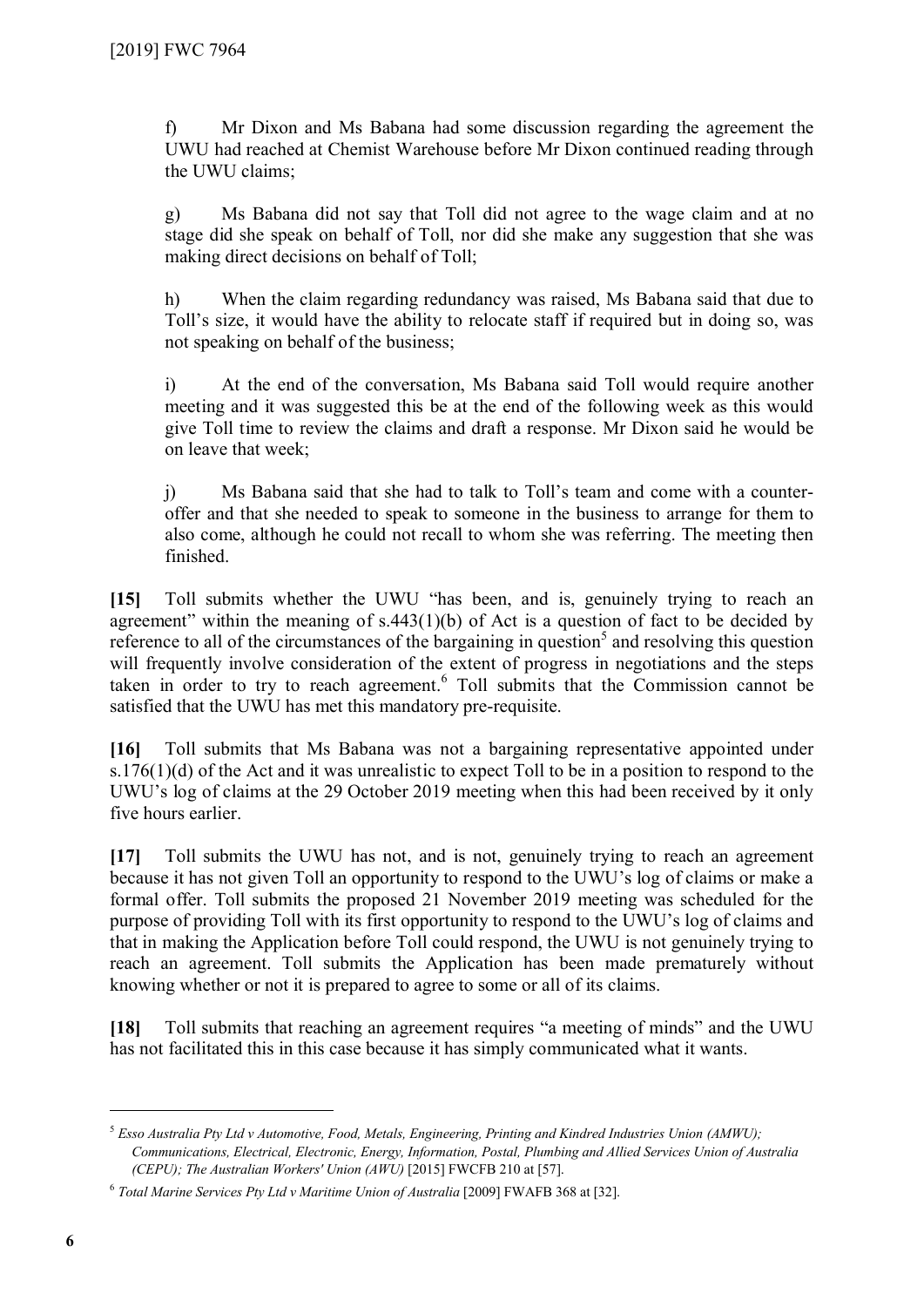**[19]** Toll confirmed it objects to the making of a protected action ballot order on the basis that the UWU has not, and is not, genuinely trying to reach an agreement with it. It submits that to grant the Application would be to offend the objects of Part 2-4 of the Act.

#### **Has the UWU been and is it genuinely trying to reach agreement with Toll?**

**[20]** Section 443 of the Act deals with the circumstances in which the Commission must make a protected action ballot order. Subsections 443(1) and (2) are relevant for present purposes:

#### "**Section 443 When the FWC must make a protected action ballot order**

(1) The FWC must make a protected action ballot order in relation to a proposed enterprise agreement if:

(a) an application has been made under section 437; and

(b) the FWC is satisfied that each applicant has been, and is, genuinely trying to reach an agreement with the employer of the employees who are to be balloted.

(2) The FWC must not make a protected action ballot order in relation to a proposed enterprise agreement except in the circumstances referred to in subsection  $(1)$ ."

**[21]** The reference to the Commission being "satisfied" means that determining whether or not the requisite circumstance exists is a discretionary decision.

**[22]** The expression "has been, and is", imports temporal considerations, both of which are to be considered. An applicant for a protected action ballot order must satisfy both.

**[23]** In *Esso Australia Pty Ltd v Automotive, Food, Metals, Engineering, Printing and Kindred Industries Union known as the Australian Manufacturing Workers' Union (AMWU); Communications, Electrical, Electronic, Energy, Information, Postal, Plumbing and Allied Services Union of Australia (CEPU); The Australian Workers' Union (AWU)*[7](#page-6-0) (**Esso**), the Full Bench stated:

"Whether an applicant 'has been, and is, genuinely trying to reach an agreement' is a question of fact to be decided having regard to all of the facts and circumstances of the particular case. Such a construction of s.443(1)(b) is consistent with the judgment of the Full Court in *JJ Richards* and with a number of Full Bench decisions of the Commission (see *Total Marine; Pelican Point Power Limited v ASU*; *JJ Richards No.1; Alcoa*; *JJ Richards No.2*; and *Farstad*" [8](#page-6-1) (references omitted)

**[24]** In *Total Marine Services Pty Ltd v Maritime Union of Australia*[9](#page-6-2) (**Total Marine**) a Full Bench of Fair Work Australia relevantly stated:

<span id="page-6-0"></span><sup>7</sup> [2015] FWCFB 210.

<span id="page-6-1"></span> $8$  Ibid at [57].

<span id="page-6-2"></span><sup>&</sup>lt;sup>9</sup> [2009] FWAFB 368.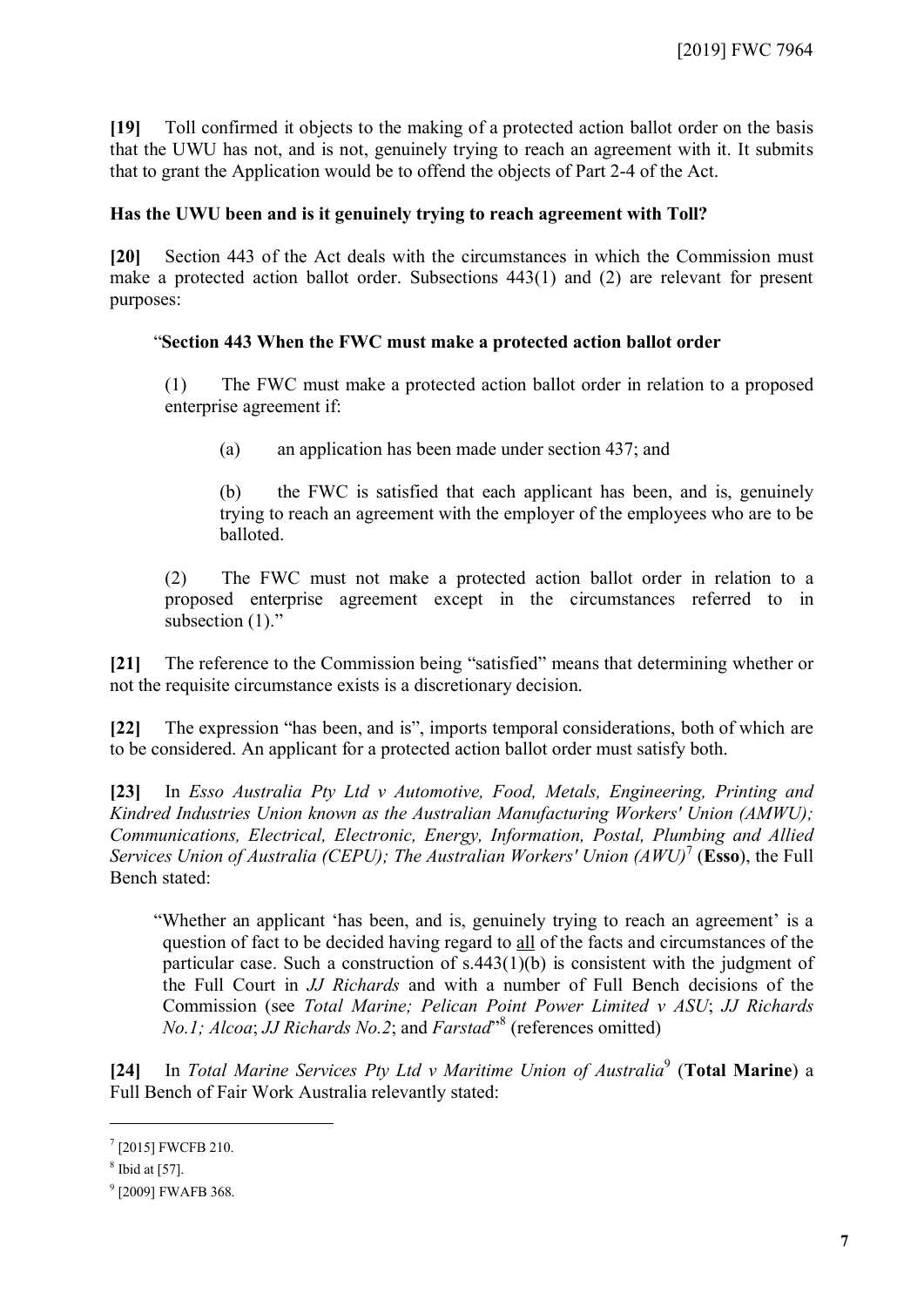"[31] In our view the concept of genuinely trying to reach an agreement involves a finding of fact applied by reference to the circumstances of the particular negotiations. It is not useful to formulate any alternative test or criteria for applying the statutory test because it is the words of s 443 which must be applied. In the course of examining all of the circumstances it may be relevant to consider related matters but ultimately the test in s 443 must be applied.

[32] We agree that it is not appropriate or possible to establish rigid rules for the required point of negotiations that must be reached. All the relevant circumstances must be assessed to establish whether the applicant has met the test or not. This will frequently involve considering the extent of progress in negotiations and the steps taken in order to try and reach an agreement..."

**[25]** Both decisions stand for the proposition that a decision rule should not be adopted for the purposes of determining whether an applicant for a protected action ballot order has been, and is, genuinely trying to reach an agreement with the employer of the employees who are to be balloted. The entirety of the circumstances of the case must be taken into account.

**[26]** The evidence before me reveals:

- Only one bargaining meeting has taken place and it took place less than 5 hours after the UWU first served its log of claims on Toll;
- The log of claims contains eleven items but only two of them have been discussed and not in any great depth;
- The wage claim requires annual 8% increases compared to 3% per annum increases under the 2015 Agreement;
- The redundancy claim represents a not insignificant change in terms of the quantum of the severance payments and outcomes where alternative employment may be available, compared with the 2015 Agreement;
- It was conveyed to the UWU by Toll at the first meeting that it would require some legal advice before responding to the log of claims;
- The parties agreed they should meet again;
- The next day, the parties agreed on a date for a second meeting;
- After this had been done, but before the second meeting had taken place, the UWU lodged the Application.

**[27]** In the circumstances of this case, I am not persuaded the UWU satisfies the requirement that it "has been, and is, genuinely trying to reach agreement" with Toll. The first meeting comprised the UWU reading through and explaining its very recently exchanged log of eleven claims so that Toll understood each item. During this process, both parties made only brief, perfunctory observations and comments about the wage and redundancy claims. The evidence does not reveal discussion of substance regarding these, or any of the other nine